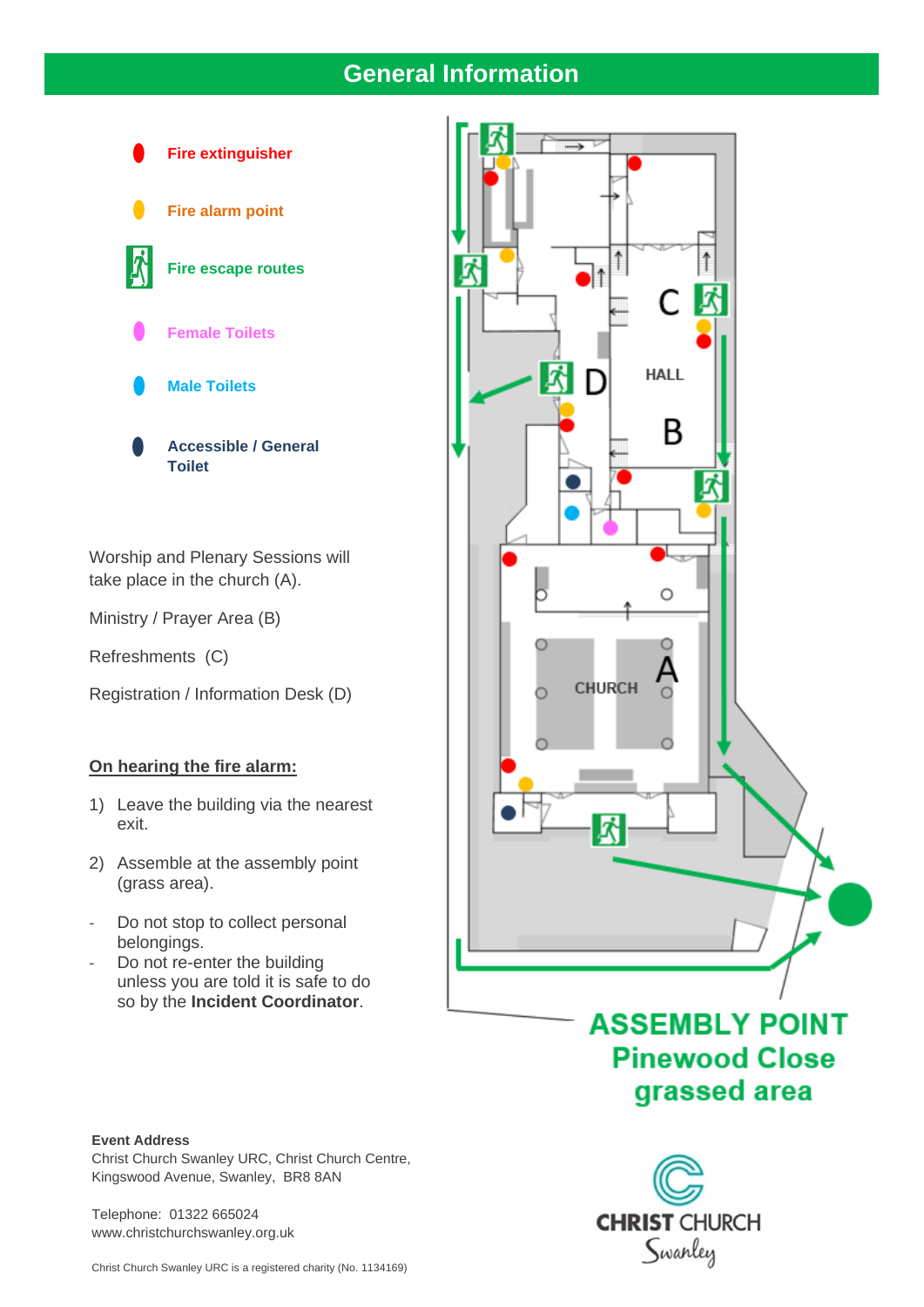

# Jesus Christ is Lord



**Welcome to our Sunday Services 9am & 11am** 

You are welcome to contact us after this conference: Church Office: 01322 665024 admin@christchurchswanley.org.uk Minister: Rev Dr George Kalu (01322 633669) minister@christchurchswanley.org.uk

For more information visit www.christchurchswanley.org.uk

Christ Church Swanley URC is a registered charity (No. 1134169)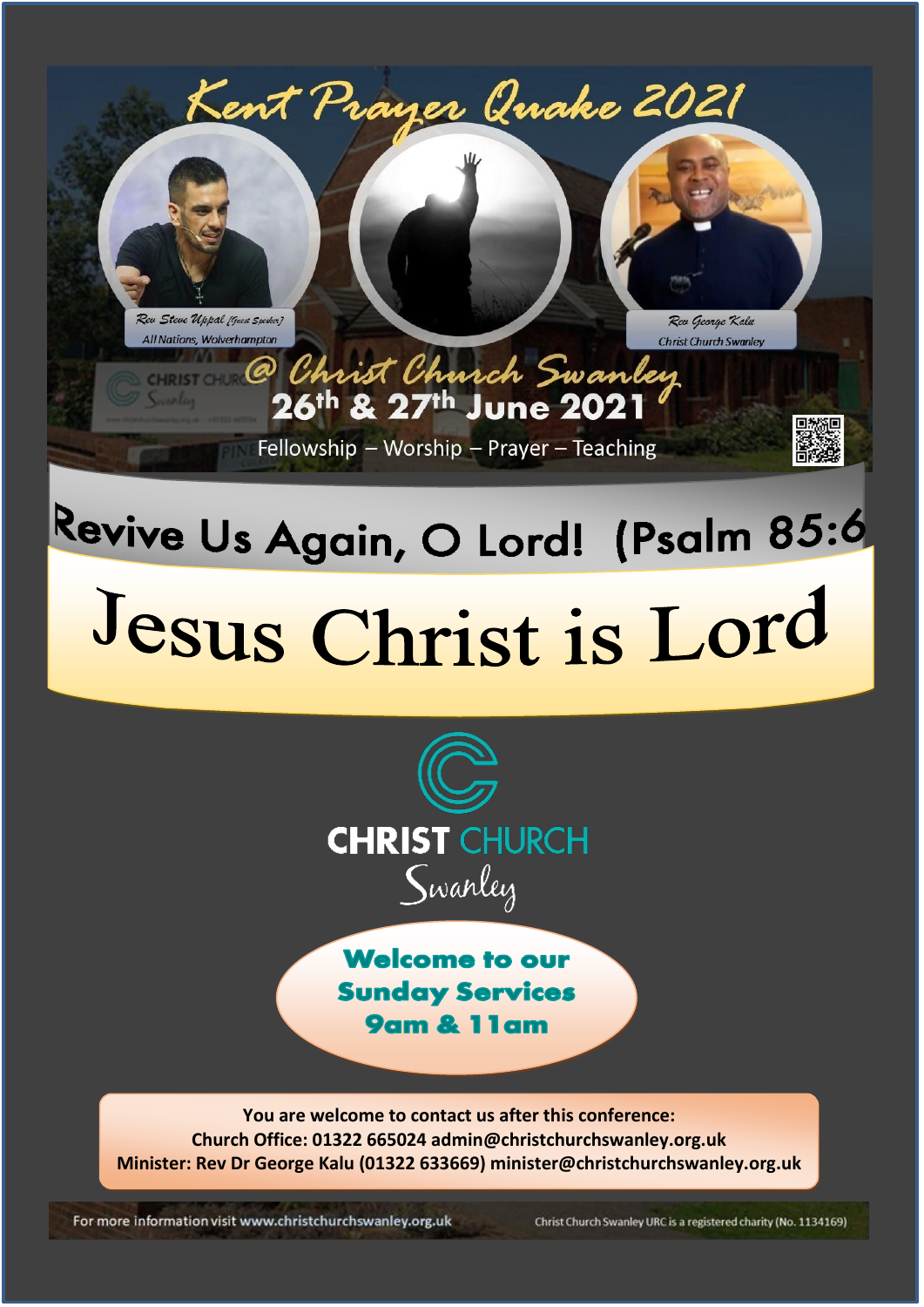## Speakers at Kent Prayer Quake 2021



Rev Dr George Kalu is the Minister of Christ Church, Swanley. He became born again in his early teens when he accepted Jesus Christ as his Lord and Saviour through the Scripture Union in his secondary school. He got baptised in the Holy Spirit in his undergraduate days and has since had a sense of calling to reach the world for Jesus. This passion led him into fulltime ministry since 1995. First in Nigeria, and now in the UK. George's ministry is supported by his wife Nnenna and his three children (Rock, David and Sharon).



Steve Uppal is the Senior Leader of the [All Nations](http://allnations.org.uk/) Movement which is a growing family of churches and ministries. Together, Steve and his wife Esther lead All Nations Church Wolverhampton. He has authored four books and features on daily radio programs on UCB as well as several TV programmes. A large portion of Steve's time is spent travelling and speaking in different settings across the world. Steve seeks to use social media as a platform to inspire, provoke and give insight into doing life well; he believes that a healthy life is one which takes into account spiritual, physical and relational health.



Ben Cooper is Senior Pastor of Elim Christian Centre, Swanley. He came to faith in Jesus as a young boy and in 1997 Ben's passion for enriching the lives of others resulted in him heeding to the call of God and he started a journey which has not only transformed his own life but that of many others. Ben has a passion for the souls of others with the message of salvation in Christ. In 2007, Ben returned to Elim Swanley where he has remained to the present day.



Pastor Faith Nwosu is the Pastor of Christ Embassy Bexley in Hextable and Jesus People Church in Sittingbourne. Faith has been a Pastor for over 25years and an active Christian since she was 12years old. She pioneered a campus fellowship in her university days called Christian Fellowship. Pastor Faith is a Jesus lover and passionate about anything that involves God. She is a wife and mother of two amazing boys.